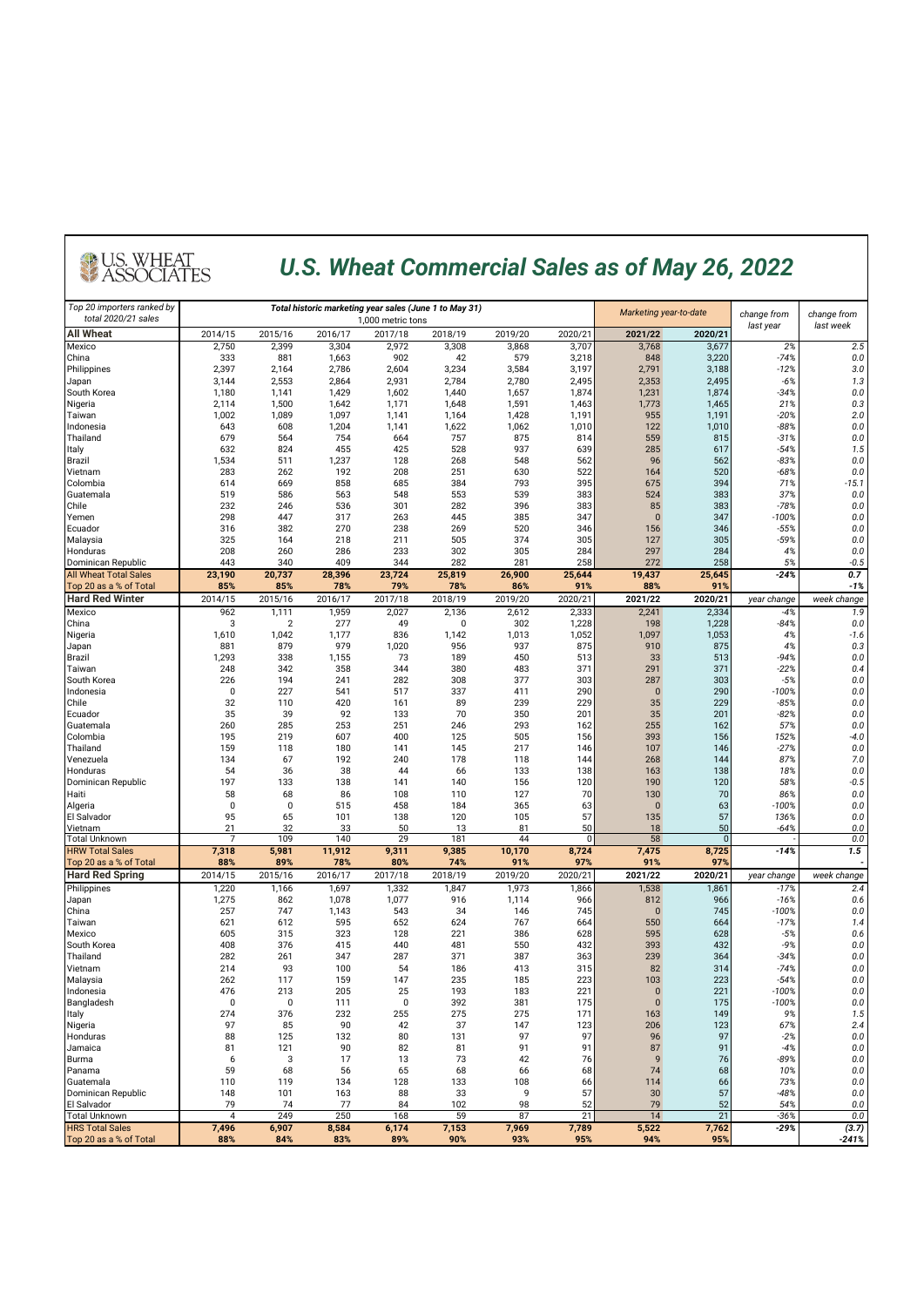### *U.S. Wheat Commercial Sales as of May 26, 2022*

| Top 20 importers ranked by<br>total 2020/21 sales | Total historic marketing year sales (June 1 to May 31)<br>1,000 metric tons |                |                               |                             |                            |                 |                  | Marketing year-to-date      |                     | change from       | change from        |  |
|---------------------------------------------------|-----------------------------------------------------------------------------|----------------|-------------------------------|-----------------------------|----------------------------|-----------------|------------------|-----------------------------|---------------------|-------------------|--------------------|--|
| <b>Soft Red Winter</b>                            | 2014/15                                                                     | 2015/16        | 2016/17                       | 2017/18                     | 2018/19                    | 2019/20         | 2020/21          | 2021/22                     | 2020/21             | last year         | last week          |  |
| Mexico                                            | 1,182                                                                       | 970            | 1,004                         | 733                         | 917                        | 815             | 645              | 929                         | 614                 | 51%               | 0.0                |  |
| Colombia                                          | 409                                                                         | 409            | 229                           | 274                         | 259                        | 288             | 232              | 269                         | 232                 | 16%               | 1.9                |  |
| China                                             | 54                                                                          | 81             | 16                            | $\overline{4}$              | 0                          | 0               | 185              | 354                         | 185                 | 92%               | 0.0                |  |
| Peru                                              | 146                                                                         | 125            | 144                           | 155                         | 175                        | 162             | 113              | 157                         | 113                 | 38%               | 0.0                |  |
| Dominican Republic                                | 98                                                                          | 107            | 108                           | 114                         | 110                        | 116             | 81               | 52                          | 81                  | $-35%$            | 0.0                |  |
| Jamaica                                           | 76                                                                          | 77             | 75                            | 78                          | 75                         | 78              | 73               | 71                          | 73                  | $-3%$             | 0.0                |  |
| Costa Rica<br>Nigeria                             | 69<br>348                                                                   | 79<br>306      | 45<br>226                     | 60<br>245                   | 59<br>272                  | 78<br>173       | 66<br>51         | 76<br>222                   | 66<br>51            | 14%<br>335%       | 0.0<br>0.0         |  |
| Canada                                            | 51                                                                          | 0              | 3                             | 7                           | 29                         | 41              | 49               | 33                          | 49                  | $-33%$            | 0.0                |  |
| Honduras                                          | 67                                                                          | 99             | 116                           | 108                         | 105                        | 75              | 49               | 38                          | 49                  | $-23%$            | 0.0                |  |
| <b>Brazil</b>                                     | 213                                                                         | 174            | 55                            | 55                          | 79                         | 98              | 49               | 63                          | 49                  | 29%               | 0.0                |  |
| Ecuador                                           | 270                                                                         | 343            | 178                           | 100                         | 197                        | 112             | 47               | 97                          | 47                  | 107%              | 0.0                |  |
| Panama                                            | 40                                                                          | 76             | 32                            | 39                          | 39                         | 42              | 35               | 38                          | 34                  | 10%               | 0.0                |  |
| <b>Trinidad and Tobago</b>                        | 39                                                                          | 36             | 35                            | 38                          | 49                         | 40              | 32               | 35                          | 32                  | 8%                | 0.4                |  |
| Chile<br>South Africa                             | 44<br>44                                                                    | 109<br>56      | 13<br>29                      | 8<br>39                     | 46<br>23                   | 89<br>36        | 29<br>24         | 36<br>19                    | 29<br>24            | 26%<br>$-19%$     | 0.0<br>0.0         |  |
| Guatemala                                         | 17                                                                          | 21             | 26                            | 21                          | 29                         | 22              | 19               | 75                          | 19                  | 294%              | 0.0                |  |
| Taiwan                                            | 12                                                                          | 4              | 0                             | $\mathbf 0$                 | 16                         | 10              | 17               | $\boldsymbol{6}$            | 17                  | $-67%$            | 0.0                |  |
| <b>United Arab Emirates</b>                       | 28                                                                          | 26             | 54                            | 36                          | 32                         | 36              | 11               | 44                          | 11                  | 284%              | 0.0                |  |
| <b>Barbados</b>                                   | 5                                                                           | 5              | 5                             | 5                           | $\overline{4}$             | 5               | -7               | 6                           | 7                   | $-4%$             | 0.0                |  |
| <b>Total Unknown</b>                              | 31                                                                          | 15             | 68                            | 132                         | 23                         | 67              | $\overline{0}$   | 40                          | 61                  | $-35%$            | 0.0                |  |
| <b>SRW Total Sales</b>                            | 3,783                                                                       | 3,219          | 2,526                         | 2,513                       | 3,323                      | 2,453           | 1,841            | 2,872                       | 1,870               | 54%               | 2.2                |  |
| Top 20 as a % of Total                            | 85%                                                                         | 96%            | 95%                           | 84%                         | 76%                        | 94%             | 98%              | 91%                         | 95%                 |                   | 100%               |  |
| <b>White</b>                                      | 2014/15<br>875                                                              | 2015/16<br>879 | 2016/17<br>1,040              | 2017/18<br>1,174            | 2018/19                    | 2019/20         | 2020/21<br>1,291 | 2021/22<br>1,057            | 2020/21<br>1,287    | year change       | week change<br>0.6 |  |
| Philippines<br>South Korea                        | 538                                                                         | 565            | 767                           | 806                         | 1,323<br>645               | 1,511<br>727    | 1,135            | 549                         | 1,135               | $-18%$<br>$-52%$  | 0.0                |  |
| China                                             | 20                                                                          | 51             | 228                           | 307                         | 8                          | 131             | 1,061            | 296                         | 1,063               | $-72%$            | 0.0                |  |
| Japan                                             | 987                                                                         | 812            | 784                           | 829                         | 889                        | 701             | 644              | 620                         | 644                 | $-4%$             | 0.0                |  |
| Indonesia                                         | 158                                                                         | 166            | 457                           | 599                         | 870                        | 466             | 493              | $\overline{7}$              | 493                 | $-99%$            | 0.0                |  |
| Yemen                                             | 298                                                                         | 447            | 317                           | 263                         | 445                        | 385             | 347              | $\mathbf{0}$                | 347                 | $-100%$           | 0.0                |  |
| Thailand                                          | 174                                                                         | 180            | 227                           | 236                         | 241                        | 271             | 305              | 210                         | 305                 | $-31%$            | 0.0                |  |
| Nigeria                                           | 32                                                                          | 28             | 84                            | 30                          | 160                        | 219             | 237              | 248                         | 237                 | 5%                | $-0.4$             |  |
| Vietnam                                           | 44                                                                          | 93<br>132      | 58<br>145                     | 105<br>144                  | 52<br>144                  | 136<br>168      | 157              | 64<br>109                   | 156<br>139          | $-59%$            | 0.0                |  |
| Taiwan<br>Guatemala                               | 121<br>119                                                                  | 147            | 134                           | 132                         | 127                        | 114             | 139<br>124       | 72                          | 124                 | $-22%$<br>$-42%$  | 0.3<br>0.0         |  |
| Chile                                             | 121                                                                         | 24             | 87                            | 132                         | 121                        | 49              | 115              | $\mathbf{0}$                | 115                 | $-100%$           | 0.0                |  |
| Sri Lanka                                         | 110                                                                         | 69             | 87                            | 69                          | 115                        | 149             | 110              | $\mathbf 0$                 | 110                 | $-100%$           | 0.0                |  |
| Mexico                                            | 0                                                                           | 3              | 16                            | 84                          | 35                         | 56              | 94               | $\overline{2}$              | 94                  | $-98%$            | 0.0                |  |
| El Salvador                                       | 62                                                                          | 33             | 47                            | 49                          | 56                         | 57              | 74               | 34                          | 74                  | $-55%$            | 0.0                |  |
| Singapore                                         | 77                                                                          | 32             | 56                            | 67                          | 67                         | 46              | 61               | 32                          | 61                  | $-47%$            | 0.0                |  |
| Ecuador                                           | 0                                                                           | $\pmb{0}$      | $\mathbf 0$                   | $\mathbf{0}$                | 0                          | 23              | 53               | $\mathbf 0$                 | 53                  | $-100%$           | 0.0                |  |
| Bangladesh<br>Malaysia                            | 0<br>61                                                                     | 0<br>48        | $\mathbf 0$<br>49             | $\pmb{0}$<br>61             | 8<br>54                    | $\pmb{0}$<br>51 | 51<br>46         | $\mathbf 0$<br>23           | 51<br>46            | $-100%$<br>$-50%$ | 0.0<br>0.0         |  |
| Burma                                             | $\overline{4}$                                                              | 3              | 16                            | 11                          | 7                          | 29              | 25               | $\overline{2}$              | 25                  | $-93%$            | 0.0                |  |
| <b>Total Unknown</b>                              | 52                                                                          | 163            | 222                           | 175                         | 37                         | 36              | $\mathbf 0$      | 13                          | $\mathbf{0}$        |                   | 0.0                |  |
| <b>White Wheat Total Sales</b>                    | 3,886                                                                       | 3,929          | 4,846                         | 5,321                       | 5,454                      | 5,342           | 6,607            | 3,371                       | 6,605               | -49%              | 0.6                |  |
| Top 20 as a % of Total                            | 98%                                                                         | 94%            | 95%                           | 96%                         | 98%                        | 99%             | 99%              | 99%                         | 99%                 |                   | 62%                |  |
| <b>Durum</b>                                      | 2014/15                                                                     | 2015/16        | 2016/17                       | 2017/18                     | 2018/19                    | 2019/20         | 2020/21          | 2021/22                     | 2020/21             | year change       | week change        |  |
| Italy                                             | 358                                                                         | 448            | 223                           | 170                         | 253                        | 662             | 468              | 122                         | 468                 | $-74%$            | 0.0                |  |
| Algeria                                           | 210<br>0                                                                    | 90<br>0        | 190<br>0                      | 189<br>0                    | 129<br>7                   | 107<br>4        | 82<br>30         | 34<br>$\mathbf 0$           | 82<br>30            | $-59%$<br>$-100%$ | 0.0<br>0.0         |  |
| Portugal<br>Tunisia                               | 3                                                                           | 31             | 0                             | 0                           | $\mathbf 0$                | 42              | 19               | $\bf{0}$                    | 19                  | $-100%$           | 0.0                |  |
| Belgium                                           | $\mathbf 0$                                                                 | 0              | $\mathbf 0$                   | 0                           | 21                         | 41              | 19               | $\pmb{0}$                   | 19                  | $-100%$           | 0.0                |  |
| Venezuela                                         | 78                                                                          | 0              | $\mathbf{0}$                  | $\mathbf{0}$                | 0                          | 6               | 15               | $\mathbf{0}$                | 15                  | $-100%$           | 0.0                |  |
| Panama                                            | 3                                                                           | 10             | 5                             | 5                           | 8                          | 10              | 12               | $\mathbf{1}$                | 12                  | $-91%$            | 0.0                |  |
| Guatemala                                         | 14                                                                          | 14             | 15                            | 16                          | 17                         | 3               | 11               | 9                           | 11                  | $-24%$            | 0.0                |  |
| Japan                                             | $\mathbf{1}$                                                                | $\overline{1}$ | 14                            | 5                           | 12                         | 6               | 10               | 11                          | 10                  | 6%                | 0.5                |  |
| Spain                                             | 0                                                                           | 20             | $\mathbf 0$                   | $\pmb{0}$                   | 9                          | 0               | 9                | 19                          | 9                   | 104%              | 0.0                |  |
| Mexico<br><b>United Arab Emirates</b>             | $\mathbf{1}$<br>$\mathbf 0$                                                 | 0<br>0         | $\overline{2}$<br>$\mathbf 0$ | $\mathbf 0$<br>$\mathbf{0}$ | $\mathbf 0$<br>$\mathbf 0$ | 0<br>0          | 6<br>O           | $\mathbf{1}$<br>$\mathbf 0$ | 6<br>$\overline{0}$ | $-82%$            | 0.0<br>0.0         |  |
| <b>Total Unknown</b>                              | $\overline{2}$                                                              | 3              | $\mathbf{0}$                  | 0                           | 0                          | 5               | $\mathbf 0$      | $\mathbf{0}$                | $\mathbf 0$         |                   | $-0.5$             |  |
|                                                   | 706                                                                         | 702            | 527                           | 405                         | 504                        | 966             | 683              | 196                         | 682                 | $-71%$            | 0.0                |  |
| Durum Total Sales<br>Top 20 as a % of Total       | 95%                                                                         | 88%            | 85%                           | 95%                         | 91%                        | 91%             | 100%             | 100%                        | 100%                |                   | 1%                 |  |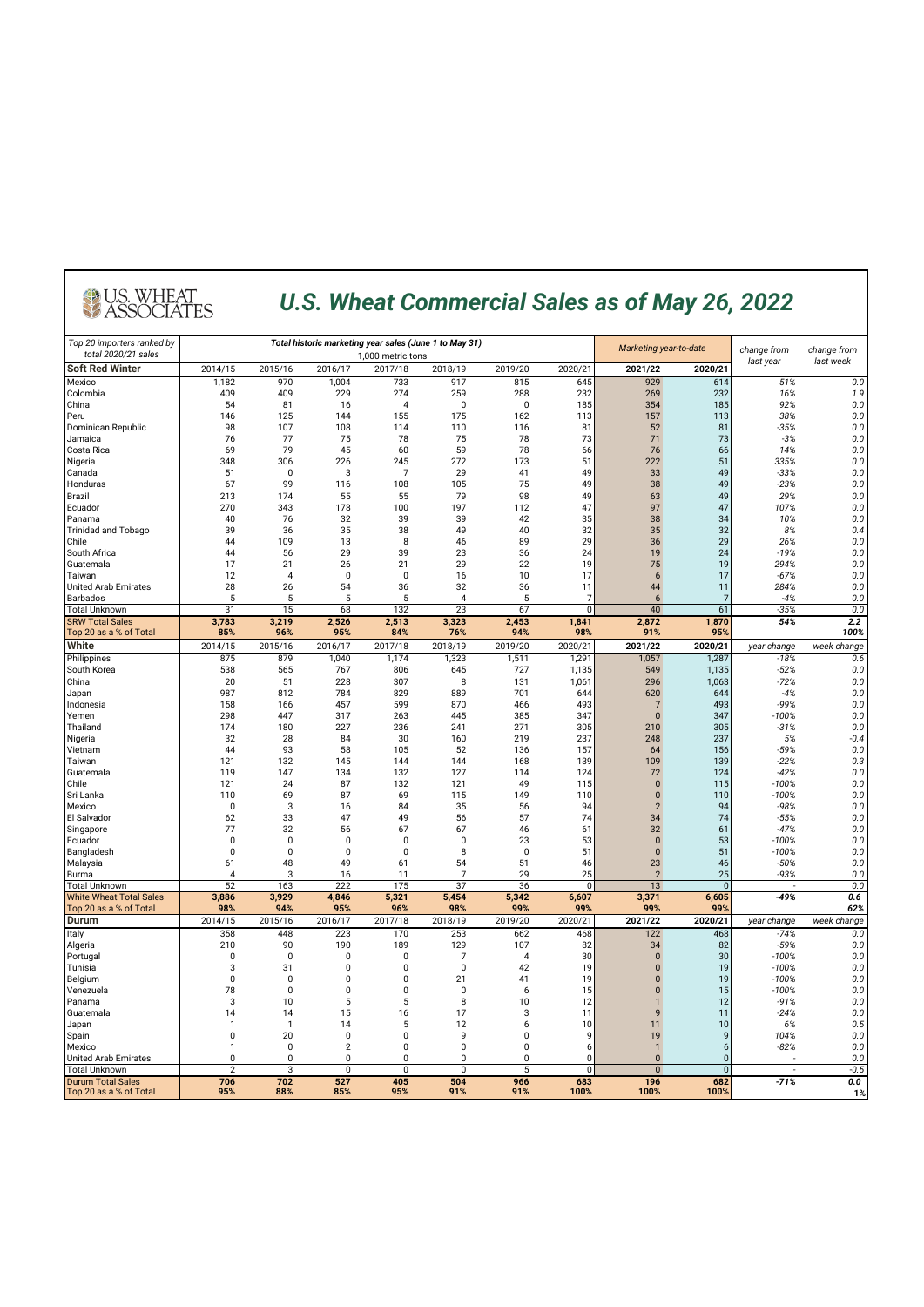### *U.S. Wheat Commercial Sales Regional Summary*

| <b>Regions and Countries</b>                            |                        | 2021/22<br>1,000 metric tons |                      |                       |                       |                   | 2020/21<br>1,000 metric tons |                    |               |                  |                  |               |  |
|---------------------------------------------------------|------------------------|------------------------------|----------------------|-----------------------|-----------------------|-------------------|------------------------------|--------------------|---------------|------------------|------------------|---------------|--|
| <b>Mexico/Cent. Amer./Caribbean</b>                     | <b>TOTAL</b>           | HRW                          | SRW                  | HRS                   | White                 | Durum             | <b>TOTAL</b>                 | HRW                | SRW           | HRS              | White            | Durum         |  |
| <b>Barbados</b><br>Belize                               | 17.4<br>13.4           | 0.0<br>4.1                   | 6.5<br>0.0           | 10.9<br>9.3           | 0.0<br>0.0            | 0.0<br>0.0        | 16.8<br>14.2                 | 0.0<br>2.0         | 6.8<br>0.0    | 10.0<br>12.2     | 0.0<br>0.0       | 0.0<br>0.0    |  |
| Bermuda                                                 | 0.0                    | 0.0                          | 0.0                  | 0.0                   | 0.0                   | 0.0               | 0.0                          | 0.0                | 0.0           | 0.0              | 0.0              | 0.0           |  |
| Canada<br>Costa Rica                                    | 73.0<br>97.1           | 9.7<br>21.6                  | 32.9<br>75.5         | 0.0<br>0.0            | 30.4<br>0.0           | 0.0<br>0.0        | 96.7<br>66.2                 | 0.0<br>0.0         | 49.2<br>66.2  | 38.4<br>0.0      | 9.1<br>0.0       | 0.0<br>0.0    |  |
| Cuba                                                    | 0.0                    | 0.0                          | 0.0                  | 0.0                   | 0.0                   | 0.0               | 0.0                          | 0.0                | 0.0           | 0.0              | 0.0              | 0.0           |  |
| <b>Dominican Republic</b><br>El Salvador                | 272.0<br>308.6         | 190.1<br>135.2               | 52.3<br>60.5         | 29.6<br>79.4          | 0.0<br>33.5           | 0.0<br>0.0        | 257.8<br>188.1               | 120.4<br>57.2      | 80.8<br>5.4   | 56.7<br>51.6     | 0.0<br>74.0      | 0.0<br>0.0    |  |
| <b>French West Indies</b>                               | 0.0                    | 0.0                          | 0.0                  | 0.0                   | 0.0                   | 0.0               | 0.0                          | 0.0                | 0.0           | 0.0              | 0.0              | 0.0           |  |
| Guatemala<br>Guyana                                     | 524.2<br>32.8          | 254.6<br>7.5                 | 75.1<br>0.0          | 114.4<br>25.2         | 71.5<br>0.0           | 8.5<br>0.0        | 383.0<br>22.1                | 162.3<br>8.7       | 19.0<br>0.3   | 66.2<br>13.1     | 124.3<br>0.0     | 11.3<br>0.0   |  |
| Haiti                                                   | 183.3                  | 130.1                        | 0.0                  | 53.1                  | 0.0                   | 0.0               | 70.1                         | 70.1               | 0.0           | 0.0              | 0.0              | 0.0           |  |
| Honduras<br>Jamaica                                     | 296.8<br>173.2         | 163.5<br>15.4                | 37.8<br>70.7         | 95.6<br>87.0          | 0.0<br>0.0            | 0.0<br>0.0        | 284.1<br>179.4               | 138.0<br>15.8      | 48.8<br>72.7  | 97.4<br>90.9     | 0.0<br>0.0       | 0.0<br>0.0    |  |
| Leeward/Windward Islands                                | 46.4                   | 4.2                          | 1.1                  | 41.0                  | 0.0                   | 0.0               | 38.2                         | 0.0                | 1.1           | 37.1             | 0.0              | 0.0           |  |
| Mexico<br>Nicaragua                                     | 3,768.2<br>132.6       | 2,240.7<br>118.5             | 928.9<br>14.1        | 595.2<br>0.0          | 2.3<br>0.0            | 1.1<br>0.0        | 3,676.7<br>49.5              | 2,333.6<br>37.0    | 614.3<br>5.1  | 628.3<br>7.4     | 94.4<br>0.0      | 6.1<br>0.0    |  |
| Panama                                                  | 145.6                  | 32.4                         | 37.9                 | 74.3                  | 0.0                   | 1.1               | 150.4                        | 33.1               | 34.4          | 67.8             | 3.5              | 11.5          |  |
| <b>Trinidad And Tobago</b>                              | 121.6<br>328.9         | 19.7<br>268.2                | 34.7<br>13.2         | 67.2<br>47.5          | 0.0<br>0.0            | 0.0<br>0.0        | 75.3<br>193.0                | 0.0<br>143.5       | 32.1<br>0.0   | 43.2<br>34.0     | 0.0<br>0.0       | 0.0<br>15.4   |  |
| Venezuela<br>Summary Of Total                           | 6,534.9                | 3,615.5                      | 1,441.3              | 1,329.6               | 137.8                 | 10.7              | 5,761.6                      | 3,121.7            | 1,036.1       | 1,254.2          | 305.3            | 44.3          |  |
| <b>Ytd Export Sales Change</b>                          | 773.3                  | 493.8                        | 405.2                | 75.5                  | (167.5)               | (33.6)            |                              |                    |               |                  |                  |               |  |
| <b>Percent Change</b><br><b>South America</b>           | 13%<br><b>Total</b>    | 16%<br><b>HRW</b>            | 39%<br><b>SRW</b>    | 6%<br><b>HRS</b>      | $-55%$<br>White       | $-76%$<br>Durum   | <b>Total</b>                 | <b>HRW</b>         | <b>SRW</b>    | <b>HRS</b>       | White            | Durum         |  |
| Argentina                                               | 0.0                    | 0.0                          | 0.0                  | 0.0                   | 0.0                   | 0.0               | 0.0                          | 0.0                | 0.0           | 0.0              | 0.0              | 0.0           |  |
| Brazil<br>Bolivia                                       | 95.6<br>0.0            | 33.0<br>0.0                  | 62.6<br>0.0          | 0.0<br>0.0            | 0.0<br>0.0            | 0.0<br>0.0        | 562.2<br>0.0                 | 513.4<br>0.0       | 48.7<br>0.0   | 0.0<br>0.0       | 0.0<br>0.0       | 0.0<br>0.0    |  |
| Chile                                                   | 85.4                   | 34.9                         | 36.2                 | 14.3                  | 0.0                   | 0.0               | 383.0                        | 228.7              | 28.8          | 11.0             | 114.6            | 0.0           |  |
| Colombia                                                | 675.4<br>155.8         | 392.8                        | 269.4<br>97.0        | 13.2<br>23.5          | 0.0<br>0.0            | 0.0<br>0.0        | 394.3<br>345.7               | 155.6<br>201.0     | 232.1         | 0.0              | 6.6              | 0.0<br>0.0    |  |
| Ecuador<br>Peru                                         | 300.9                  | 35.3<br>144.2                | 156.7                | 0.0                   | 0.0                   | 0.0               | 163.5                        | 0.0                | 46.8<br>113.4 | 44.7<br>30.7     | 53.2<br>19.5     | 0.0           |  |
| Uruguay                                                 | 0.0                    | 0.0                          | 0.0                  | 0.0                   | 0.0                   | 0.0               | 0.0                          | 0.0                | 0.0           | 0.0              | 0.0              | 0.0           |  |
| Summary Of Total<br><b>Ytd Export Sales Change</b>      | 1,313.1<br>(535.5)     | 640.2<br>(458.5)             | 622.0<br>152.3       | 51.0<br>(35.4)        | 0.0<br>(193.9)        | 0.0<br>0.0        | 1,848.6                      | 1,098.6            | 469.7         | 86.4             | 193.9            | 0.0           |  |
| <b>Percent Change</b>                                   | $-29%$                 | -42%                         | 32%                  | -41%                  | $-100%$               |                   |                              |                    |               |                  |                  |               |  |
| <b>North Asia</b>                                       | <b>Total</b>           | <b>HRW</b>                   | <b>SRW</b>           | <b>HRS</b>            | White                 | Durum             | <b>Total</b>                 | <b>HRW</b>         | <b>SRW</b>    | <b>HRS</b>       | White            | Durum         |  |
| Japan<br>North Korea                                    | 2,353.1<br>0.0         | 910.0<br>0.0                 | 0.0<br>0.0           | 812.4<br>0.0          | 619.8<br>0.0          | 10.8<br>0.0       | 2,494.8<br>0.0               | 874.8<br>0.0       | 0.0<br>0.0    | 965.9<br>0.0     | 643.8<br>0.0     | 10.2<br>0.0   |  |
| South Korea                                             | 1,231.0                | 286.9                        | 1.5                  | 393.1                 | 549.4                 | 0.0               | 1,873.7                      | 303.2              | 3.6           | 431.9            | 1,135.1          | 0.0           |  |
| Taiwan<br>Summary Of Total                              | 955.4<br>4,539.5       | 290.6<br>1,487.5             | 5.6<br>7.1           | 550.4<br>1,755.9      | 108.9<br>1,278.1      | 0.0<br>10.8       | 1,191.1<br>5,559.6           | 371.0<br>1,549.0   | 16.7<br>20.3  | 663.9<br>2,061.7 | 139.4<br>1,918.3 | 0.0<br>10.2   |  |
| <b>Ytd Export Sales Change</b>                          | (1,020.1)              | (61.5)                       | (13.2)               | (305.8)               | (640.2)               | 0.6               |                              |                    |               |                  |                  |               |  |
| <b>Percent Change</b><br><b>Hong Kong/China</b>         | $-18%$<br><b>Total</b> | $-4%$<br><b>HRW</b>          | $-65%$<br><b>SRW</b> | $-15%$<br><b>HRS</b>  | $-33%$<br>White       | 6%<br>Durum       | Total                        | <b>HRW</b>         | <b>SRW</b>    | <b>HRS</b>       | White            | Durum         |  |
| <b>Hong Kong</b>                                        | 3.5                    | 0.0                          | 0.0                  | 0.0                   | 3.5                   | 0.0               | 2.5                          | 0.0                | 0.0           | 0.0              | 2.5              | 0.0           |  |
| China                                                   | 847.9<br>851.4         | 198.0<br>198.0               | 353.8<br>353.8       | 0.0<br>0.0            | 296.1<br>299.6        | 0.0               | 3,220.0<br>3,222.6           | 1,227.9<br>1,227.9 | 184.5         | 744.6            | 1,063.1          | 0.0           |  |
| Summary Of Total<br><b>Ytd Export Sales Change</b>      | (2, 371.2)             | (1,029.9)                    | 169.3                | (744.6)               | (766.0)               | 0.0<br>0.0        |                              |                    | 184.5         | 744.6            | 1,065.6          | 0.0           |  |
| <b>Percent Change</b><br><b>South Asia</b>              | $-74%$<br>Total        | -84%<br><b>HRW</b>           | 92%<br><b>SRW</b>    | $-100%$<br><b>HRS</b> | $-72%$<br>White       | <b>Durum</b>      | <b>Total</b>                 | <b>HRW</b>         | <b>SRW</b>    | <b>HRS</b>       | White            | Durum         |  |
| Bangladesh                                              | 0.0                    | 0.0                          | 0.0                  | 0.0                   | 0.0                   | 0.0               | 225.7                        | 0.0                | 0.0           | 175.0            | 50.8             | 0.0           |  |
| Burma                                                   | 10.5                   | 0.0                          | 0.0                  | 8.7                   | 1.8                   | 0.0               | 103.0                        | 0.0                | 2.0           | 75.9             | 25.1             | 0.0           |  |
| Cambodia<br>Indonesia                                   | 0.0<br>122.1           | 0.0<br>0.0                   | 0.0<br>115.6         | 0.0<br>0.0            | 0.0<br>6.5            | 0.0<br>0.0        | 0.0<br>1,009.8               | 0.0<br>290.0       | 0.0<br>6.5    | 0.0<br>220.6     | 0.0<br>492.7     | 0.0<br>0.0    |  |
| Malaysia                                                | 126.7                  | 0.0                          | 0.5                  | 103.0                 | 23.2                  | 0.0               | 305.5                        | 32.9               | 3.3           | 222.7            | 46.5             | 0.0           |  |
| Pakistan<br>Philippines                                 | 0.0<br>2,790.7         | 0.0<br>196.2                 | 0.0<br>0.0           | 0.0<br>1,537.6        | 0.0<br>1,056.9        | 0.0<br>0.0        | 0.0<br>3,188.1               | 0.0<br>39.9        | 0.0<br>0.0    | 0.0<br>1,860.8   | 0.0<br>1,287.3   | 0.0<br>0.0    |  |
| Singapore                                               | 45.3                   | 0.0                          | 0.0                  | 12.9                  | 32.4                  | 0.0               | 84.1                         | 0.0                | 0.0           | 22.8             | 61.3             | 0.0           |  |
| Sri Lanka<br>Thailand                                   | 0.0<br>558.5           | 0.0<br>106.8                 | 0.0<br>2.5           | 0.0<br>239.2          | 0.0<br>210.0          | 0.0<br>0.0        | 118.5<br>815.1               | 0.0<br>145.8       | 0.5<br>0.0    | 7.7<br>363.8     | 110.3<br>305.5   | 0.0<br>0.0    |  |
| Vietnam                                                 | 164.5                  | 17.9                         | 0.0                  | 82.1                  | 64.4                  | 0.0               | 520.4                        | 50.0               | 0.2           | 313.8            | 156.4            | 0.0           |  |
| Summary Of Total<br><b>Ytd Export Sales Change</b>      | 3,818.3<br>(2.551.8)   | 321.0<br>(237.6)             | 118.6<br>106.0       | 1,983.5<br>(1, 279.8) | 1,395.3<br>(1, 140.4) | 0.0<br>0.0        | 6,370.1                      | 558.6              | 12.5          | 3,263.3          | 2,535.7          | 0.0           |  |
| <b>Percent Change</b>                                   | $-40%$                 | $-43%$                       | 846%                 | $-39%$                | $-45%$                |                   |                              |                    |               |                  |                  |               |  |
| <b>Europe</b>                                           | <b>Total</b>           | <b>HRW</b>                   | <b>SRW</b>           | <b>HRS</b>            | White                 | Durum             | Total                        | <b>HRW</b>         | <b>SRW</b>    | <b>HRS</b>       | White            | Durum         |  |
| <b>European Union</b><br>Belgium                        | 313.7<br>9.5           | 0.0<br>0.0                   | 0.0<br>0.0           | 172.7<br>9.5          | 0.0<br>0.0            | 140.9<br>0.0      | 724.9<br>19.3                | 0.3<br>0.0         | 0.0<br>0.0    | 198.3<br>0.0     | 0.3<br>0.0       | 526.0<br>19.3 |  |
| Cyprus                                                  | 0.0                    | 0.0                          | 0.0                  | 0.0                   | 0.0                   | 0.0               | 0.0                          | 0.0                | 0.0           | 0.0              | 0.0              | 0.0           |  |
| Germany<br>Ireland                                      | 0.0<br>0.0             | 0.0<br>0.0                   | 0.0<br>0.0           | 0.0<br>0.0            | 0.0<br>0.0            | 0.0<br>0.0        | 0.0<br>0.0                   | 0.0<br>0.0         | 0.0<br>0.0    | 0.0<br>0.0       | 0.0<br>0.0       | 0.0<br>0.0    |  |
| Italy                                                   | 284.9                  | 0.0                          | 0.0                  | 163.2                 | 0.0                   | 121.7             | 616.8                        | 0.0                | 0.0           | 149.1            | 0.0              | 467.7         |  |
| Netherlands<br>Portugal                                 | $0.0\,$<br>0.0         | 0.0<br>0.0                   | $0.0\,$<br>0.0       | 0.0<br>0.0            | 0.0<br>0.0            | 0.0<br>0.0        | 0.0<br>57.6                  | 0.0<br>0.0         | 0.0<br>0.0    | 0.0<br>28.1      | 0.0<br>0.0       | 0.0<br>29.5   |  |
| Spain<br><b>United Kingdom</b>                          | 19.2                   | 0.0<br>0.0                   | 0.0<br>0.0           | 0.0<br>0.0            | 0.0                   | 19.2              | 30.5<br>0.0                  | 0.0<br>0.0         | 0.0<br>0.0    | 21.1<br>0.0      | 0.0<br>0.0       | 9.4           |  |
| Israel                                                  | 0.0<br>0.0             | 0.0                          | 0.0                  | 0.0                   | 0.0                   | 0.0<br>0.0        | 0.0                          | 0.0                | 0.0           | 0.0              | 0.0              | 0.0<br>0.0    |  |
| Malta                                                   | 0.0<br>0.0             | 0.0<br>0.0                   | 0.0                  | 0.0<br>0.0            | 0.0                   | 0.0<br>0.0        | 0.0<br>0.0                   | 0.0<br>0.0         | 0.0<br>0.0    | 0.0<br>0.0       | 0.0<br>0.0       | 0.0           |  |
| Norway<br>Switzerland                                   | $0.0\,$                | 0.0                          | 0.0<br>0.0           | 0.0                   | 0.0<br>0.0            | 0.0               | 0.0                          | 0.0                | 0.0           | 0.0              | 0.0              | 0.0<br>0.0    |  |
| Summary Of Total                                        | 313.7                  | 0.0                          | 0.0                  | 172.7                 | 0.0                   | 140.9             | 724.9                        | 0.3                | 0.0           | 198.3            | 0.3              | 526.0         |  |
| <b>Ytd Export Sales Change</b><br><b>Percent Change</b> | (411.3)<br>$-57%$      | (0.3)<br>$-100%$             | $0.0\,$              | (25.6)<br>$-13%$      | (0.3)<br>$-100%$      | (385.1)<br>$-73%$ |                              |                    |               |                  |                  |               |  |
| <b>Middle East/North Africa</b>                         | <b>Total</b>           | <b>HRW</b>                   | <b>SRW</b>           | <b>HRS</b>            | White                 | Durum             | Total                        | <b>HRW</b>         | <b>SRW</b>    | <b>HRS</b>       | White            | Durum         |  |
| Algeria<br>Egypt                                        | 33.9<br>0.0            | 0.0<br>0.0                   | 0.0<br>0.0           | 0.0<br>0.0            | 0.0<br>0.0            | 33.9<br>0.0       | 145.0<br>0.0                 | 62.7<br>0.0        | 0.0<br>0.0    | 0.0<br>0.0       | 0.0<br>0.0       | 82.3<br>0.0   |  |
| Ethiopia                                                | 0.0                    | 0.0                          | 0.0                  | 0.0                   | $0.0\,$               | 0.0               | 0.0                          | 0.0                | 0.0           | 0.0              | 0.0              | 0.0           |  |
| Iran                                                    | 0.0                    | 0.0                          | 0.0                  | 0.0                   | 0.0                   | 0.0               | 0.0                          | 0.0                | 0.0           | 0.0              | 0.0              | 0.0           |  |
| Iraq<br>Jordan                                          | 0.0<br>0.0             | 0.0<br>0.0                   | 0.0<br>0.0           | 0.0<br>0.0            | 0.0<br>0.0            | 0.0<br>0.0        | 0.0<br>0.0                   | 0.0<br>0.0         | 0.0<br>0.0    | 0.0<br>0.0       | 0.0<br>0.0       | 0.0<br>0.0    |  |
| Libya<br>Morocco                                        | 0.0<br>0.0             | 0.0<br>0.0                   | 0.0<br>0.0           | 0.0<br>0.0            | 0.0<br>0.0            | 0.0<br>0.0        | 0.0<br>0.0                   | 0.0<br>0.0         | 0.0<br>0.0    | 0.0<br>0.0       | 0.0<br>0.0       | 0.0<br>0.0    |  |
| Oman                                                    | 0.0                    | 0.0                          | 0.0                  | 0.0                   | 0.0                   | 0.0               | 0.0                          | 0.0                | 0.0           | 0.0              | 0.0              | 0.0           |  |
| Saudi Arabia<br>Sudan                                   | 0.0<br>0.0             | 0.0<br>0.0                   | 0.0<br>0.0           | 0.0<br>0.0            | 0.0<br>0.0            | 0.0<br>0.0        | 0.0<br>0.0                   | 0.0<br>0.0         | 0.0<br>0.0    | $0.0\,$<br>0.0   | 0.0<br>0.0       | 0.0<br>0.0    |  |
| Tunisia                                                 | 0.0                    | 0.0                          | 0.0                  | 0.0                   | 0.0                   | 0.0               | 19.4                         | 0.0                | 0.0           | 0.0              | 0.0              | 19.4          |  |
| <b>United Arab Emirates</b>                             | 44.0                   | 0.0<br>0.0                   | 44.0                 | 0.0                   | 0.0                   | 0.0               | 14.4                         | 0.0                | 11.5          | 0.0              | 2.6<br>347.0     | 0.3           |  |
| Yemen<br>Summary Of Total                               | 0.0<br>77.9            | 0.0                          | 0.0<br>44.0          | 0.0<br>0.0            | 0.0<br>$0.0\,$        | 0.0<br>33.9       | 347.0<br>525.8               | 0.0<br>62.7        | 0.0<br>11.5   | 0.0<br>0.0       | 349.6            | 0.0<br>102.0  |  |
| <b>Ytd Export Sales Change</b><br><b>Percent Change</b> | (447.9)<br>$-85%$      | (62.7)<br>$-100%$            | 32.5<br>284%         | (0.0)<br>$-100%$      | (349.6)<br>$-100%$    | (68.1)<br>$-67%$  |                              |                    |               |                  |                  |               |  |
|                                                         |                        |                              |                      |                       |                       |                   |                              |                    |               |                  |                  |               |  |